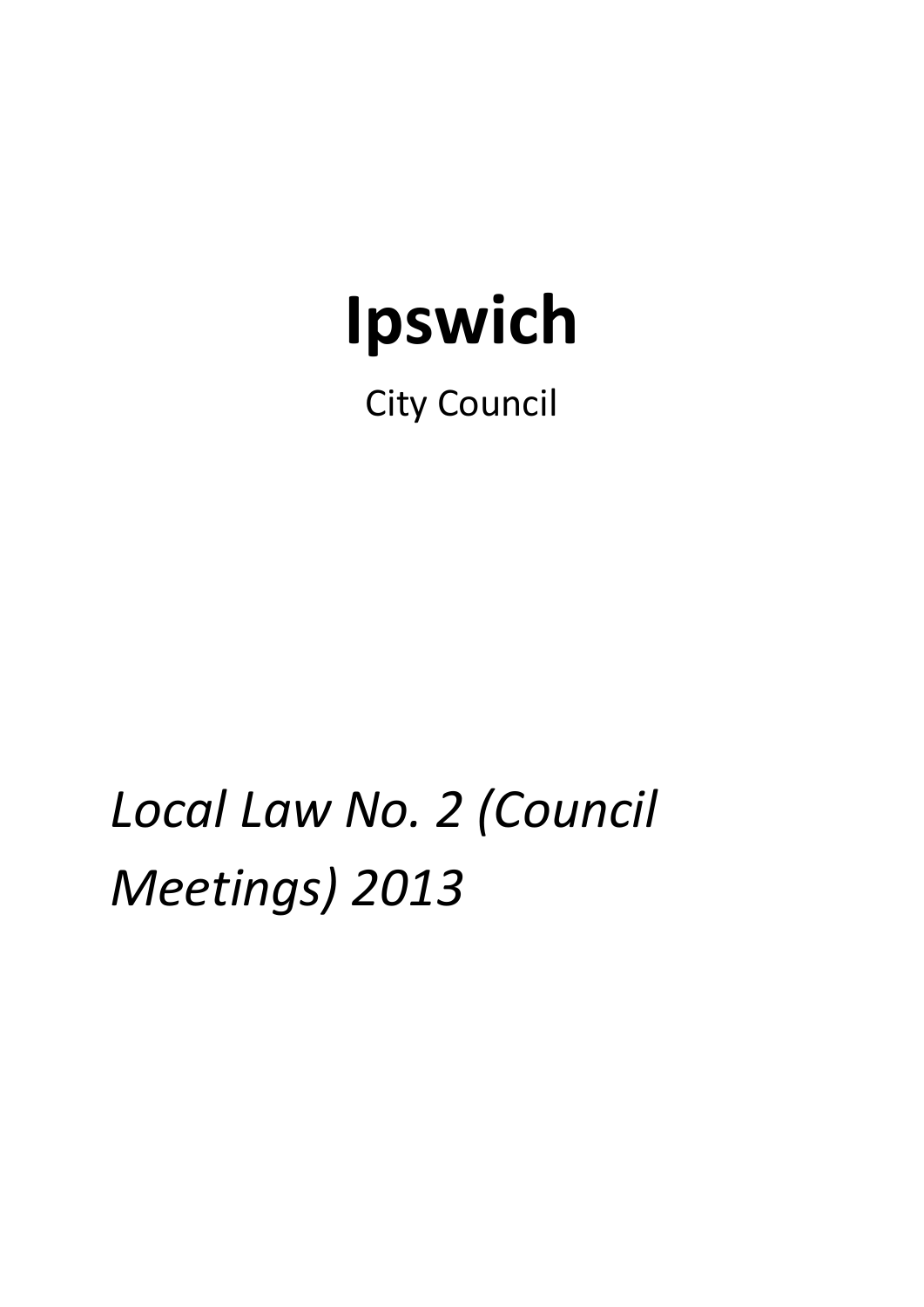# $\mathbf 1$ Ipswich City Council<br>Local Law No.2 (Council Meetings) 2013

# **Contents**

| <b>PART1</b>      |                                                                      |  |
|-------------------|----------------------------------------------------------------------|--|
| $\mathbf{1}$      |                                                                      |  |
| 1A                |                                                                      |  |
| $\overline{2}$    |                                                                      |  |
| 3                 |                                                                      |  |
| 4                 |                                                                      |  |
| <b>PART 2</b>     |                                                                      |  |
| 5                 |                                                                      |  |
| 6                 |                                                                      |  |
| 7                 |                                                                      |  |
| 8                 |                                                                      |  |
| 9                 |                                                                      |  |
| 10                |                                                                      |  |
| 11                |                                                                      |  |
| <b>PART 3</b>     |                                                                      |  |
| 12                |                                                                      |  |
| 13                |                                                                      |  |
| 14                |                                                                      |  |
| PART <sub>4</sub> |                                                                      |  |
| 15                |                                                                      |  |
| 16                | ACTS OF DISORDER BY MEMBERS OF THE LOCAL GOVERNMENT OR A COMMITTEE 6 |  |
| 17                |                                                                      |  |
| 18                |                                                                      |  |
| 19                |                                                                      |  |
| <b>PART 5</b>     |                                                                      |  |
| 20                |                                                                      |  |
| PART <sub>6</sub> |                                                                      |  |
| 21                |                                                                      |  |
| <b>PART 7</b>     |                                                                      |  |
| 22                |                                                                      |  |
| <b>PART 8</b>     |                                                                      |  |
| 23                |                                                                      |  |
|                   |                                                                      |  |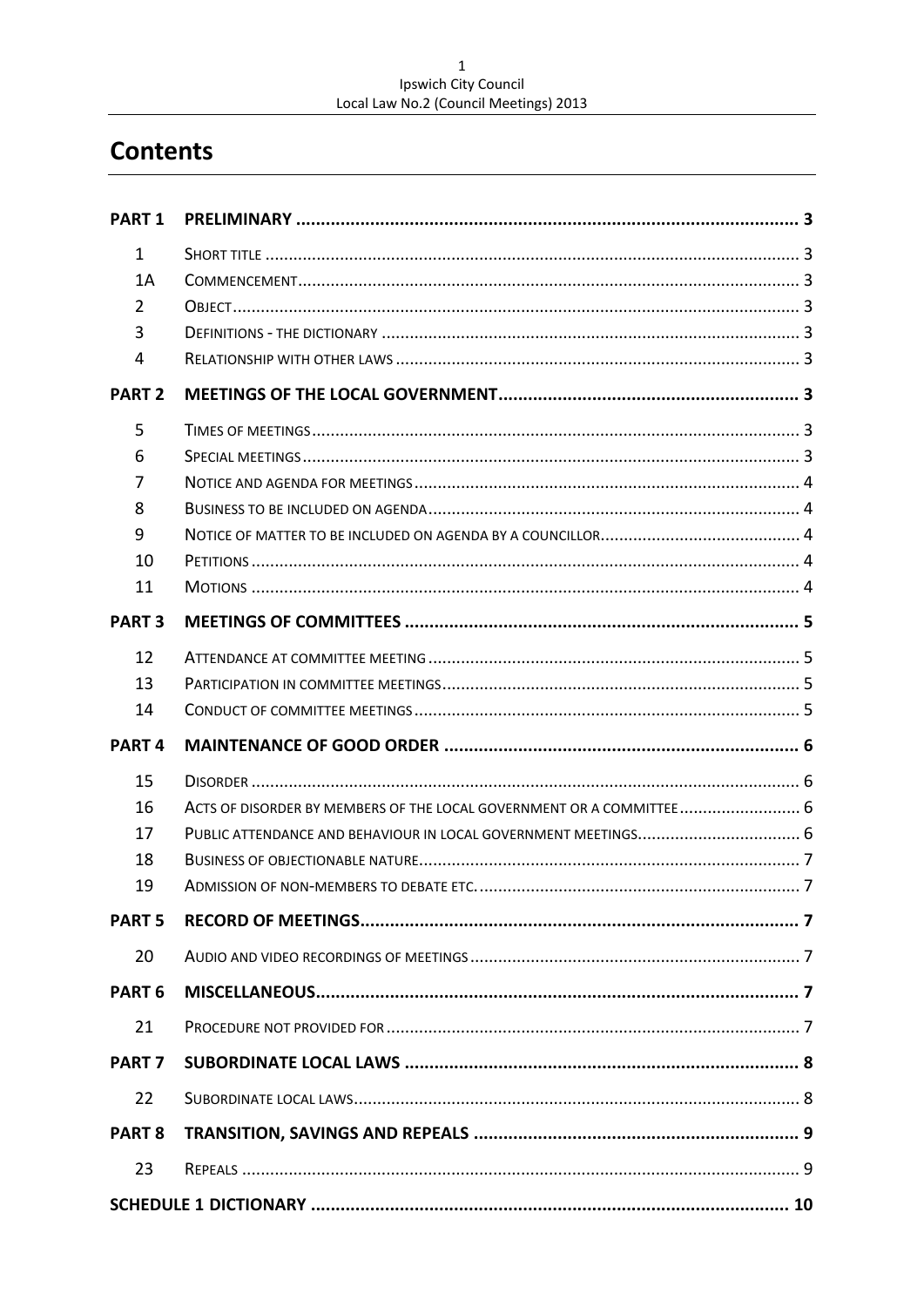# $\overline{c}$ Ipswich City Council<br>Local Law No.2 (Council Meetings) 2013

| $\mathbf{1}$   |  |  |
|----------------|--|--|
| 2              |  |  |
| $\mathbf{3}$   |  |  |
| $\overline{4}$ |  |  |
| 5              |  |  |
| 6              |  |  |
|                |  |  |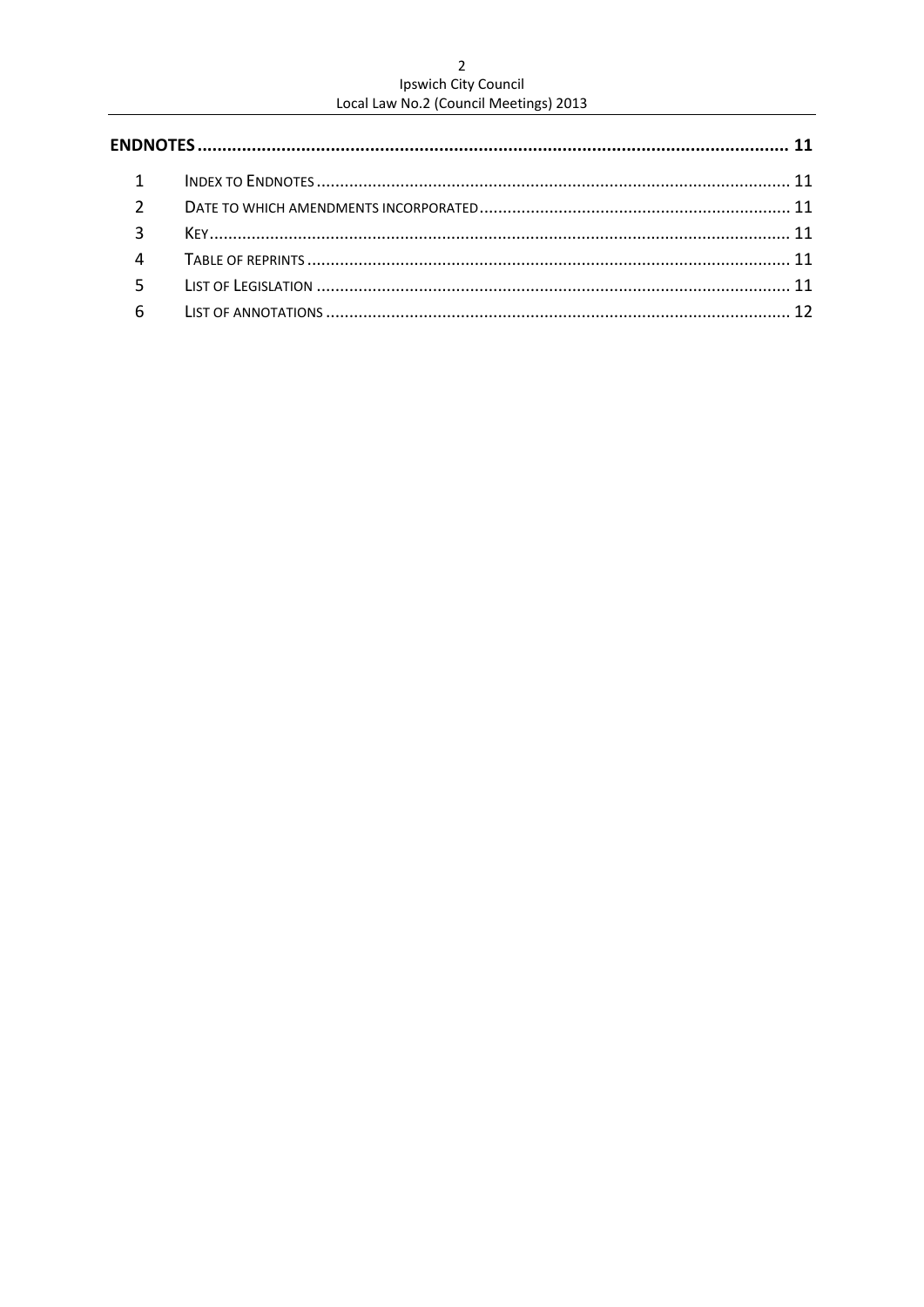# **Part 1 Preliminary**

## **1 Short title**

This local law may be cited as *Local Law No. 2 (Council Meetings)* 2013.

#### **1A Commencement**

This local law commences on 1 August 2013

## **2 Object**

The object of this local law is to provide a framework for the orderly and proper conduct of meetings of the local government and its committees.

## **3 Definitions ‐ the dictionary**

- (1) The dictionary in the schedule (Dictionary) defines particular words used in this local law.
- (2) The dictionary in *Local Law No. 1 (Administration) 2013* also defines words used in this local law.

## **4 Relationship with other laws**

This local law is—

- (a) in addition to and does not derogate from laws about local government meetings<sup>1</sup>; and
	- (b) is to be read with *Local Law No. 1* (Administration) 2013.

# **Part 2 Meetings of the Local Government**

#### **5 Times of meetings**

The local government may, by resolution or subordinate local law determine the days and times for its ordinary meetings.

## **6 Special meetings**

(1) The chief executive officer must call a special meeting of the local

<sup>1</sup> The holding and conduct of local government meetings and committees is also dealt with in Chapter 8, Part 2 of *Local Government Regulation* 2012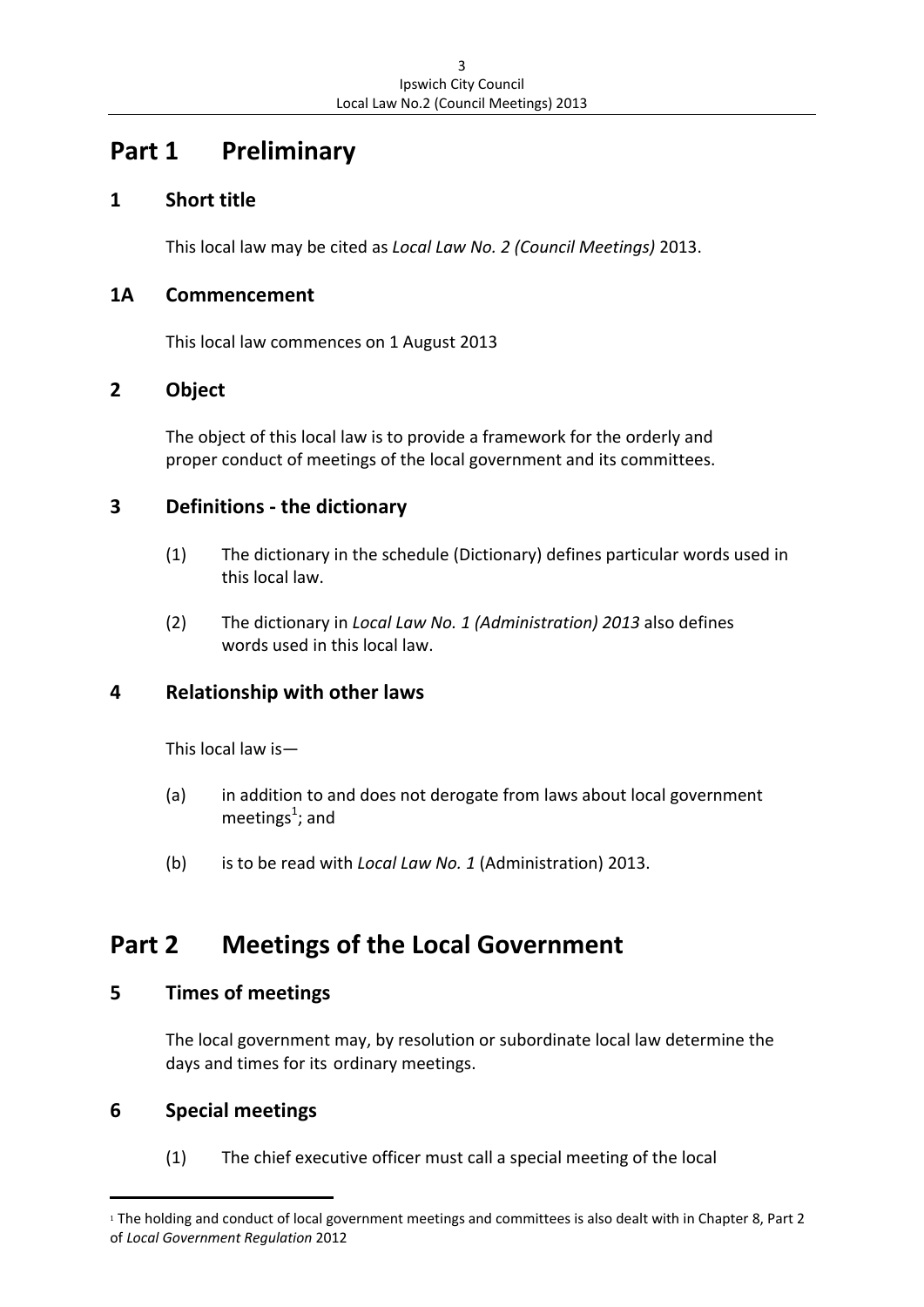government if—

- (a) the special meeting is required by a resolution of the local government; or
- (b) a written request for the special meeting is given to the chief executive officer in accordance with section 6(2) (Special meetings) of this local law.
- (2) A written request for a special meeting of the local government must—
	- (a) be signed by the mayor or three or more councillors; and
	- (b) specify the object of the special meeting; and
	- (c) propose a date and time for the holding of the special meeting.

#### **7 Notice and agenda for meetings**

The local government may, by subordinate local law, determine the process for notices of and agendas for meetings.

#### **8 Business to be included on agenda**

The local government may, by subordinate local law, determine the business to be included on the agenda for meetings.

#### **9 Notice of matter to be included on agenda by a councillor**

The local government may, by subordinate local law, determine the process for a councillor wishing to give notice of a matter to be included on the agenda for a meeting.

#### **10 Petitions**

The local government may, by subordinate local law, determine the process for dealing with petitions presented to the local government.

#### **11 Motions**

The local government may, by subordinate local law:

- (a) determine the process for the moving and amendment of motions and notices of motions;
- (b) determine the process for when the mover of a motion is absent from the meeting at which the motion is being considered;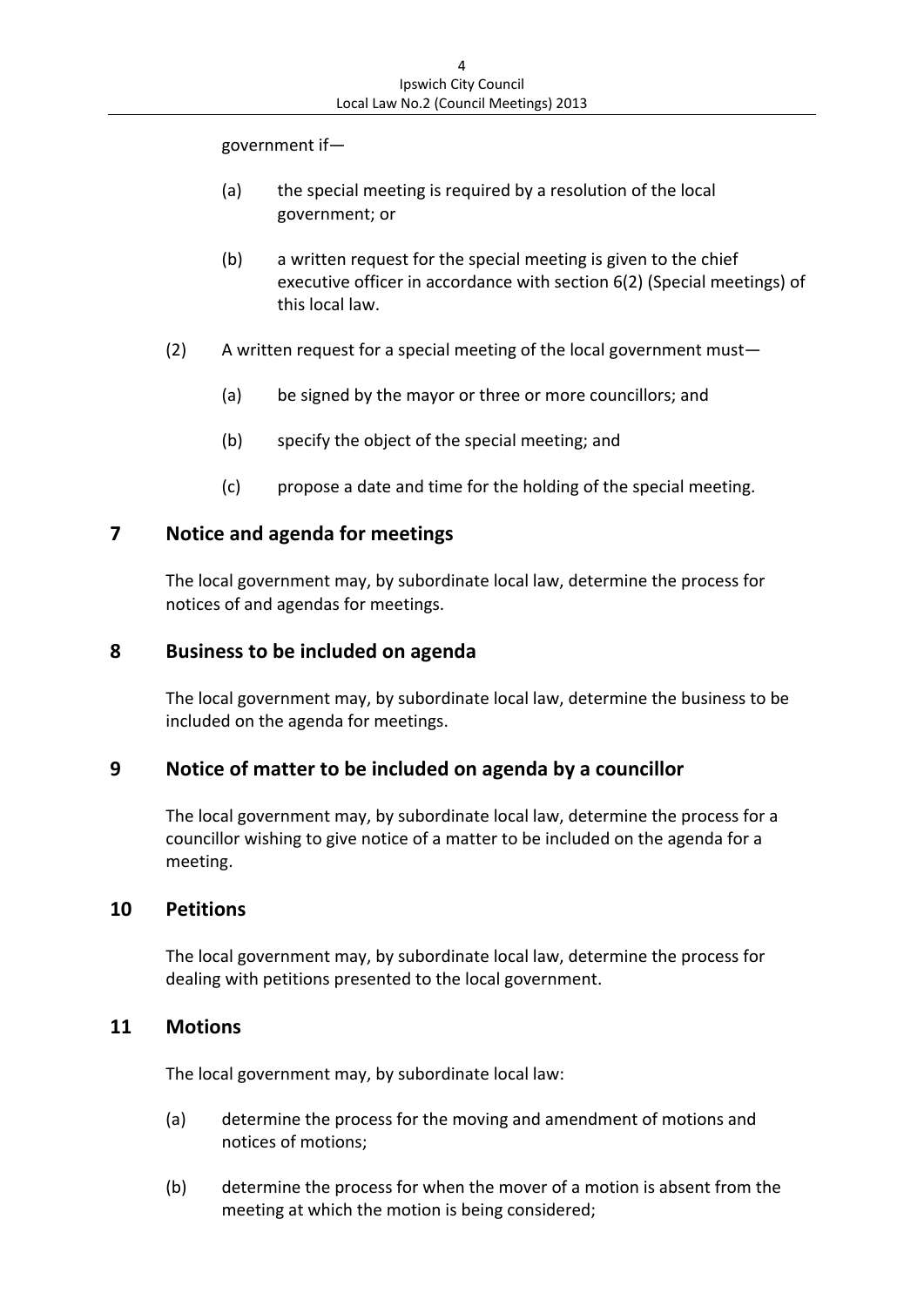- (c) determine that a motion or an amendment to a motion be seconded before debate on that motion;
- (d) determine the process for councillors to speak to motions and amendments of motions;
- (e) determine the procedure for voting on motions and amendments of motions;
- (f) determine the procedural motions governing meetings;
- (g) determine the process for raising points of order;
- (h) determine the process for the conduct of local government meetings; and
- (i) determine a process for councillor questions at a local government meeting.

# **Part 3 Meetings of Committees**

#### **12 Attendance at committee meeting**

The local government or a committee may, by resolution determine a process for attendance of persons at committee meetings.

#### **13 Participation in committee meetings**

Any person, not being a councillor of the local government or a member of the committee, must not take part in a committee debate unless the chairperson invites the person to address the committee upon the matter before it.

#### **14 Conduct of committee meetings**

- (1) The chairperson of a committee will preside at a committee meeting.
- (2) The procedure of a committee for dealing with business must be in accordance with—
	- (a) procedural directions given to the committee by resolution of the local government; or
	- (b) if there is no procedural direction governing a particular matter, the chairperson's decision.
- (3) However, a committee may, by resolution, overrule a decision on procedure of a committee made by the chairperson.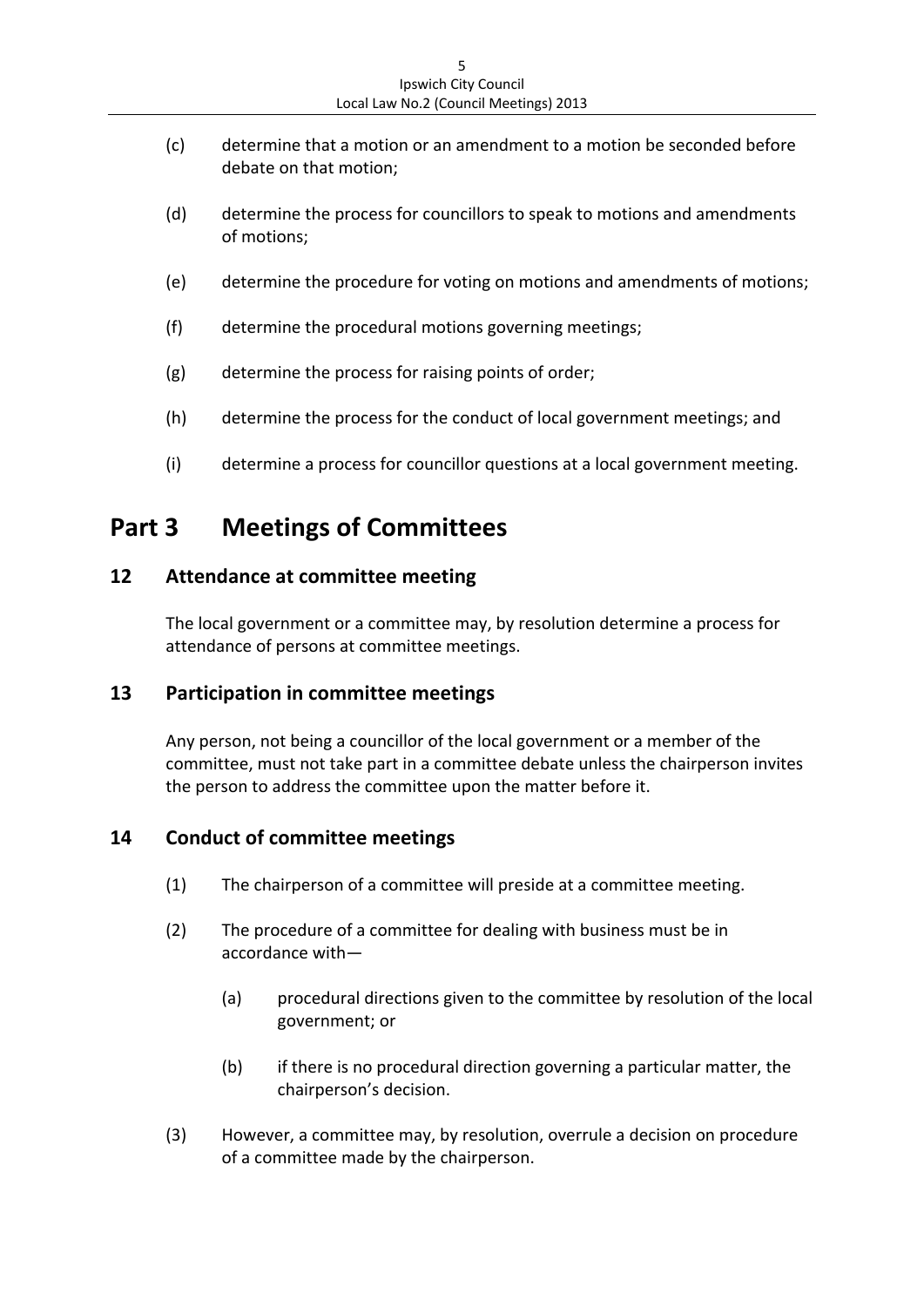# **Part 4 Maintenance of Good Order**

## **15 Disorder**

The chairperson may, where disorder arises at a meeting and the meeting cannot properly continue, adjourn the meeting for not more than 1 hour.

#### **16 Acts of disorder by members of the local government or a committee**

If a member of the local government or committee fails to leave the meeting place as directed by the chairperson, an authorised person may, at the request of the chairperson, exercise reasonable force to remove the member and to keep the member away, from the meeting place.

#### **17 Public attendance and behaviour in local government meetings**

- (1) An area shall be made available at the place where any local government meeting is to take place for members of the public to attend the meeting and as many members of the public as can reasonably be accommodated may be permitted to attend the meeting.
- (2) A person who is not a member of the local government or a committee must not interrupt or obstruct the proper conduct of a meeting.

Maximum penalty - 50 penalty units.

- (3) If a person (other than a member of the local government or committee)) interrupts or obstructs the proper conduct of a meeting, the chairperson of the meeting may ask the person to leave the meeting place.
- (4) A person asked to leave a meeting place under section 17(3) (Public attendance and behaviour in local government meetings) of this local law must immediately leave the place and must not return to the meeting until the end or at such earlier time as is decided by the chairperson.

Maximum penalty – 50 penalty units.

(5) If a person contravenes section 17(4) (Public attendance and behaviour in local government meetings) of this local law, an authorised person may, at the request of the chairperson, exercise reasonable force to remove the person from the meeting place, and keep the person away, from the meeting place.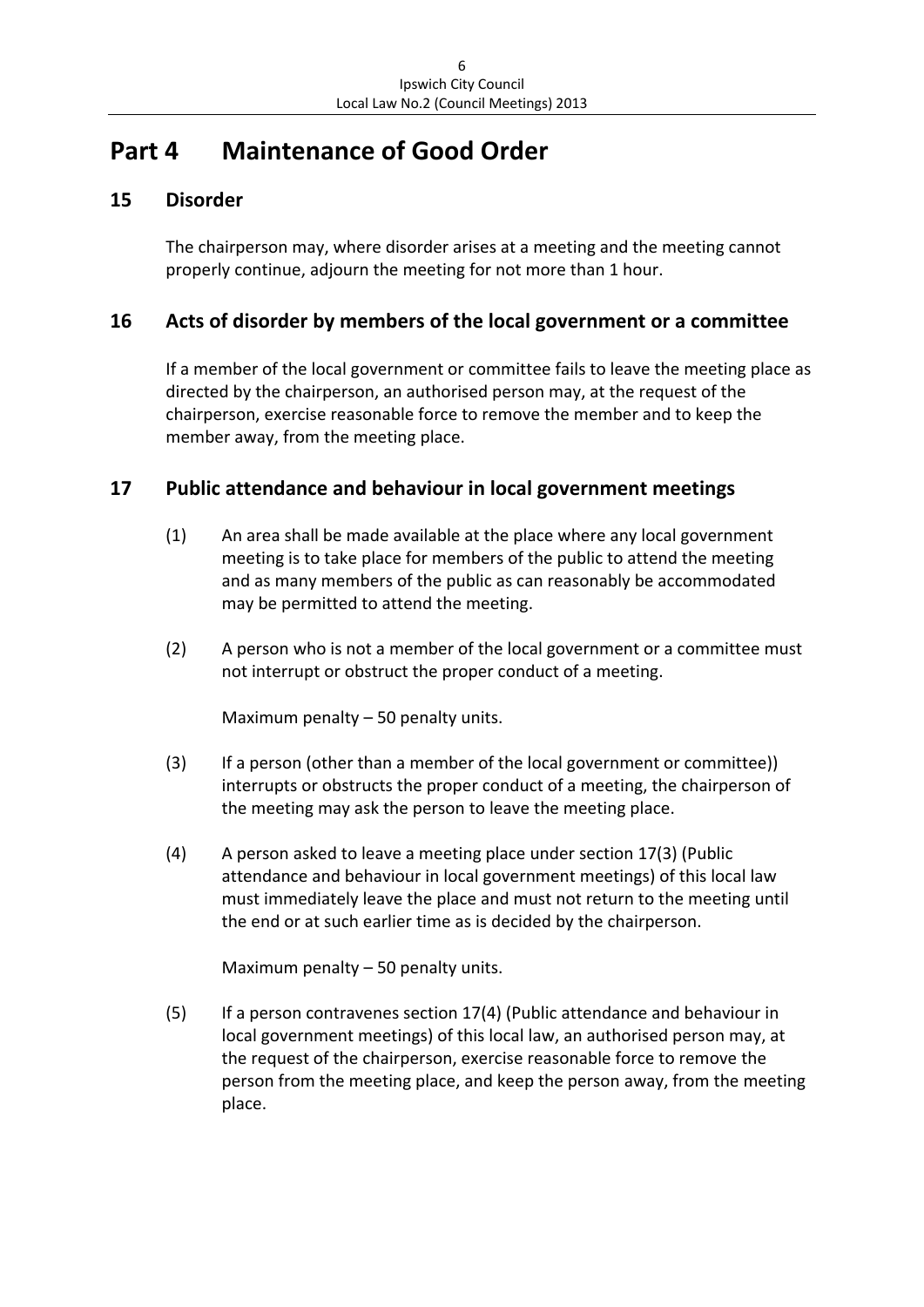### **18 Business of objectionable nature**

The local government may, by subordinate local law, determine the process for determining business of an objectionable nature at a meeting.

## **19 Admission of non‐members to debate etc.**

- (1) The local government or a committee may allow a non‐member of a local government meeting to participate in the discussion of a particular item of business before the local government, in the manner decided by the local government or committee.
- (2) The local government may, as a mark of distinction, admit a non‐member to a part of the local government chamber normally reserved for councillors during the conduct of local government business.

# **Part 5 Record of Meetings**

## **20 Audio and video recordings of meetings**

A person must not make an audio or video recording, or take photographs, of a meeting without the consent of the chairperson, and in accordance with any direction of the chairperson.

Maximum penalty – 50 penalty units.

# **Part 6 Miscellaneous**

## **21 Procedure not provided for**

If an appropriate or adequate method of dealing with any matter at or about a meeting is not provided by a local law, the method of dealing with the matter may be determined by the chairperson of the meeting in consultation with members of the meeting or by resolution of the meeting upon a motion which may be put without notice, in conformity with the local law.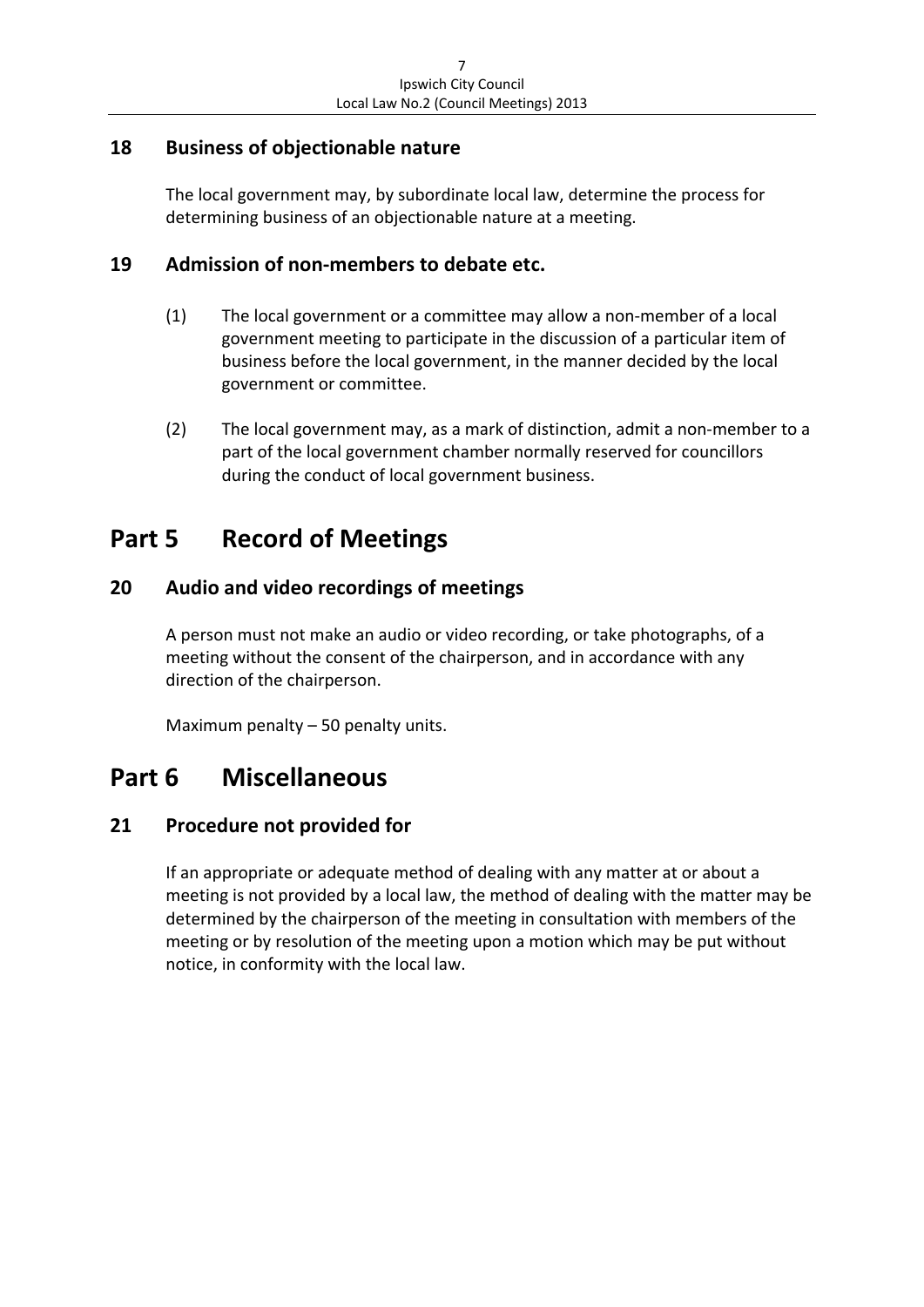# **Part 7 Subordinate Local Laws**

## **22 Subordinate local laws**

- (1) The local government may make a subordinate local law with respect to‐
	- (a) the process for notices and agendas for meetings;
	- (b) the business to be included on the agenda for meetings
	- (c) the process for a councillor wishing to give notice of a matter to be included on the agenda for a meeting;
	- (d) the process for dealing with petitions presented to local government;
	- (e) the process for the movement and amendment of motions and notices of motions;
	- (f) the process for when the mover of a motion is absent from the meeting at which the motion is being considered;
	- (g) determining that a motion or an amendment to a motion be seconded before debate on that motion;
	- (h) determining the process for councillors to speak to motions and amendments of motions;
	- (i) determining the method for voting on motions and amendments of motions;
	- (j) determining the procedural motions governing meetings at the local government;
	- (k) determining the process for the conduct of meetings of the local government;
	- (l) determining the process for councillor questions at a local government meeting;
	- (m) determining a process for attendance at committee meetings;
	- (n) determining the process for determining business of an objectionable nature;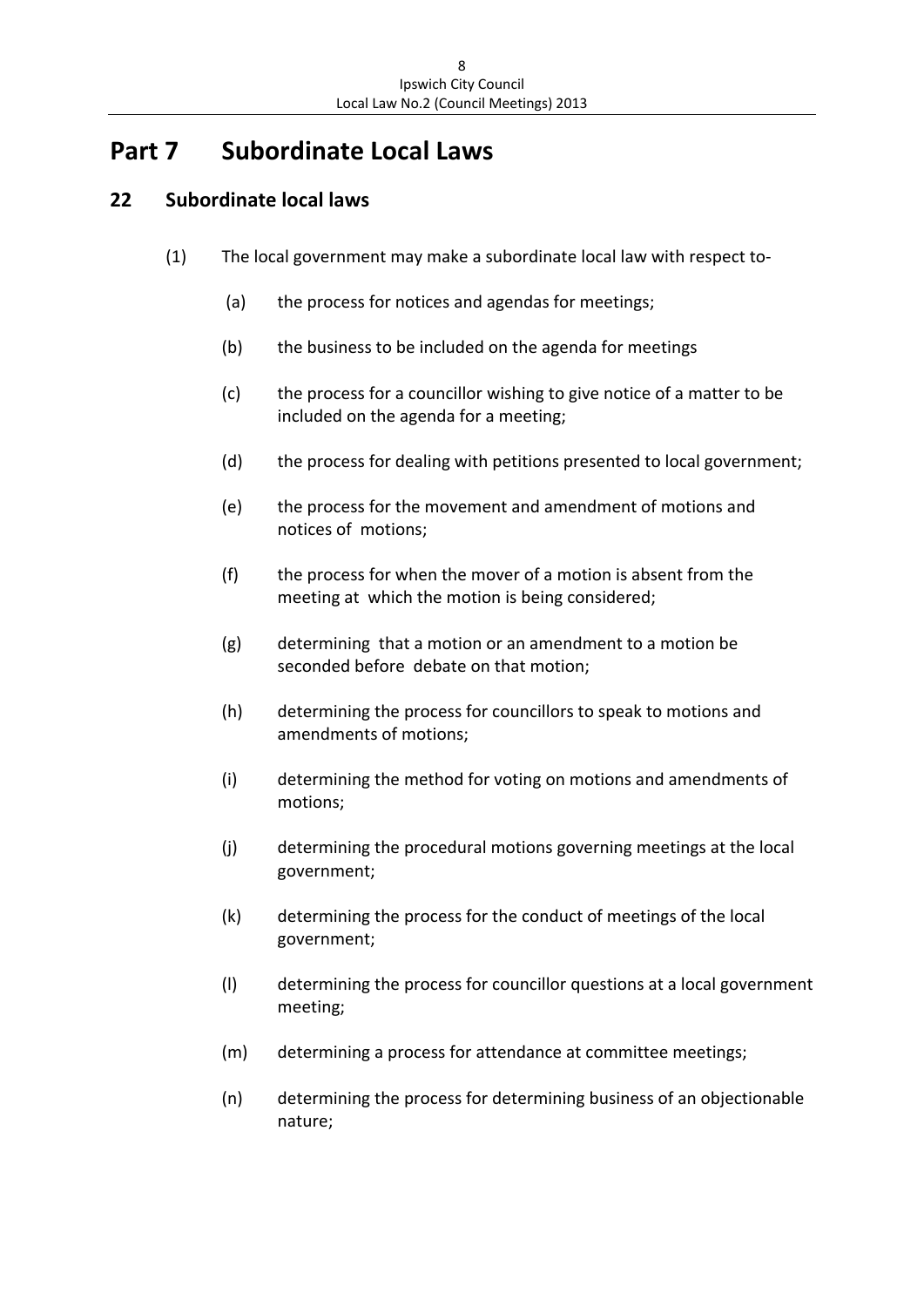# **Part 8 Transition, Savings and Repeals**

# **23 Repeals**

The following Local Laws are repealed ––

Local Law No. 5 (Meetings) 1994, gazetted 16 December 1994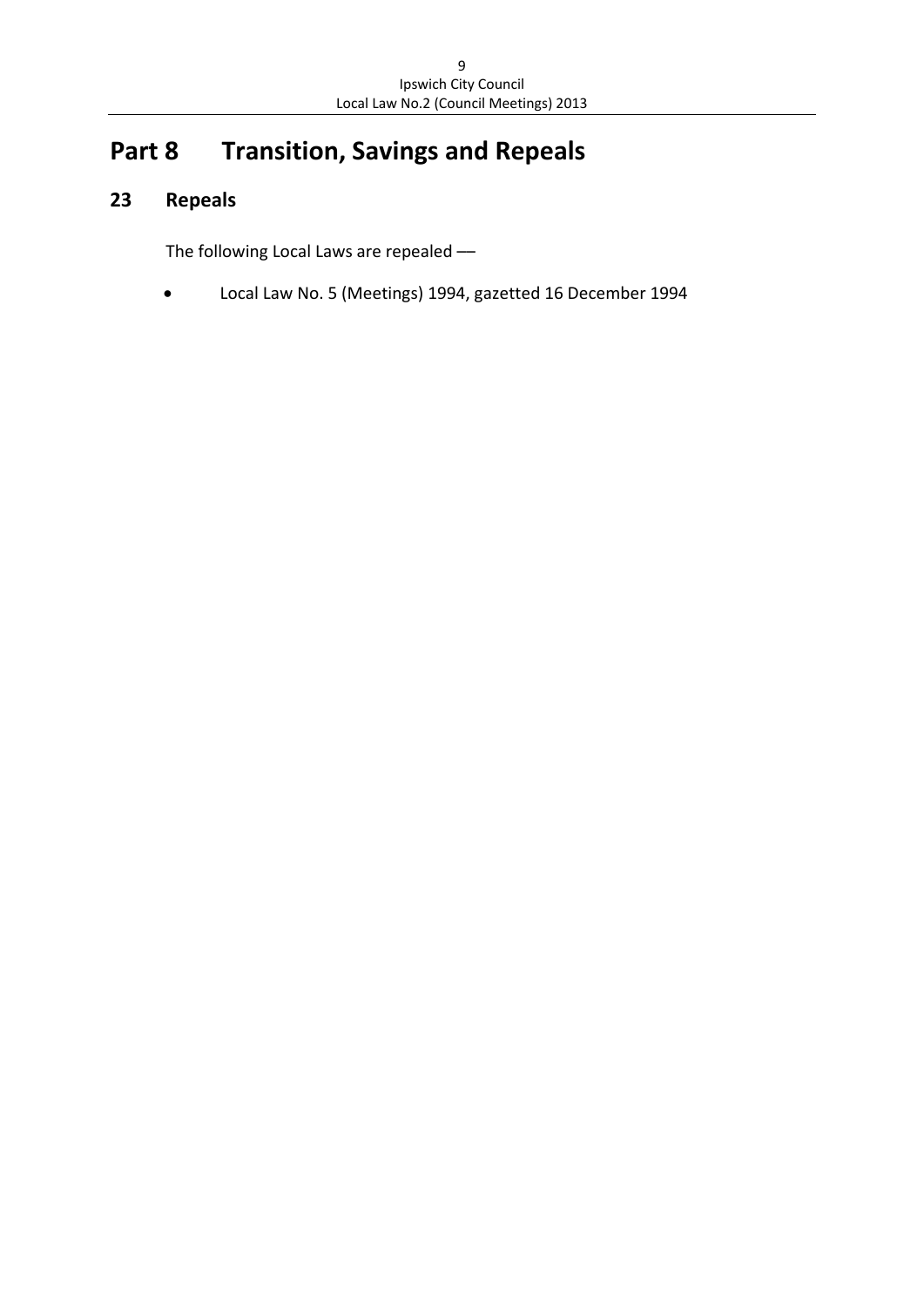# **Schedule 1 Dictionary**

Section 3

*authorised person* means a person who is authorised under the Act by the local government to exercise the powers of an authorised person under a local law.

*chief executive officer means* the person appointed and employed by the local government as its chief executive officer pursuant to section 194 (Appointing a chief executive officer) of the Act.

*chairperson* of the local government or a committee means the person presiding at a meeting of the local government or committee.

*committee* means a committee appointed by a local government under section 264 of the *Local Government Regulation 2012*

*committee meeting* means a meeting of a committee.

*councillor* has the same meaning as given in the Schedule 4 of the Act.

*local government* means Ipswich City Council.

#### *local government meeting* means—

- (a) a post election meeting; and
- (b) an ordinary or a special meeting;

*local law* has the meaning in the Act, section 26, and includes a subordinate local law.

*meeting* means a local government meeting or a committee meeting.

*motion* is a formal proposal to be discussed and voted on in a meeting.

*ordinary meeting* means a meeting that the local government is required to hold pursuant to section 257 of the *Local Government Regulation 2012*.

*post election meeting* means the meeting required under section 175 of the Act.

*procedural motion* means a motion that the local government determines by subordinate local law to be a procedural motion.

**special meeting** has the same meaning as section 258(3) of the *Local Government Regulation 2012.*

**the Act** means the *Local Government Act 2009*.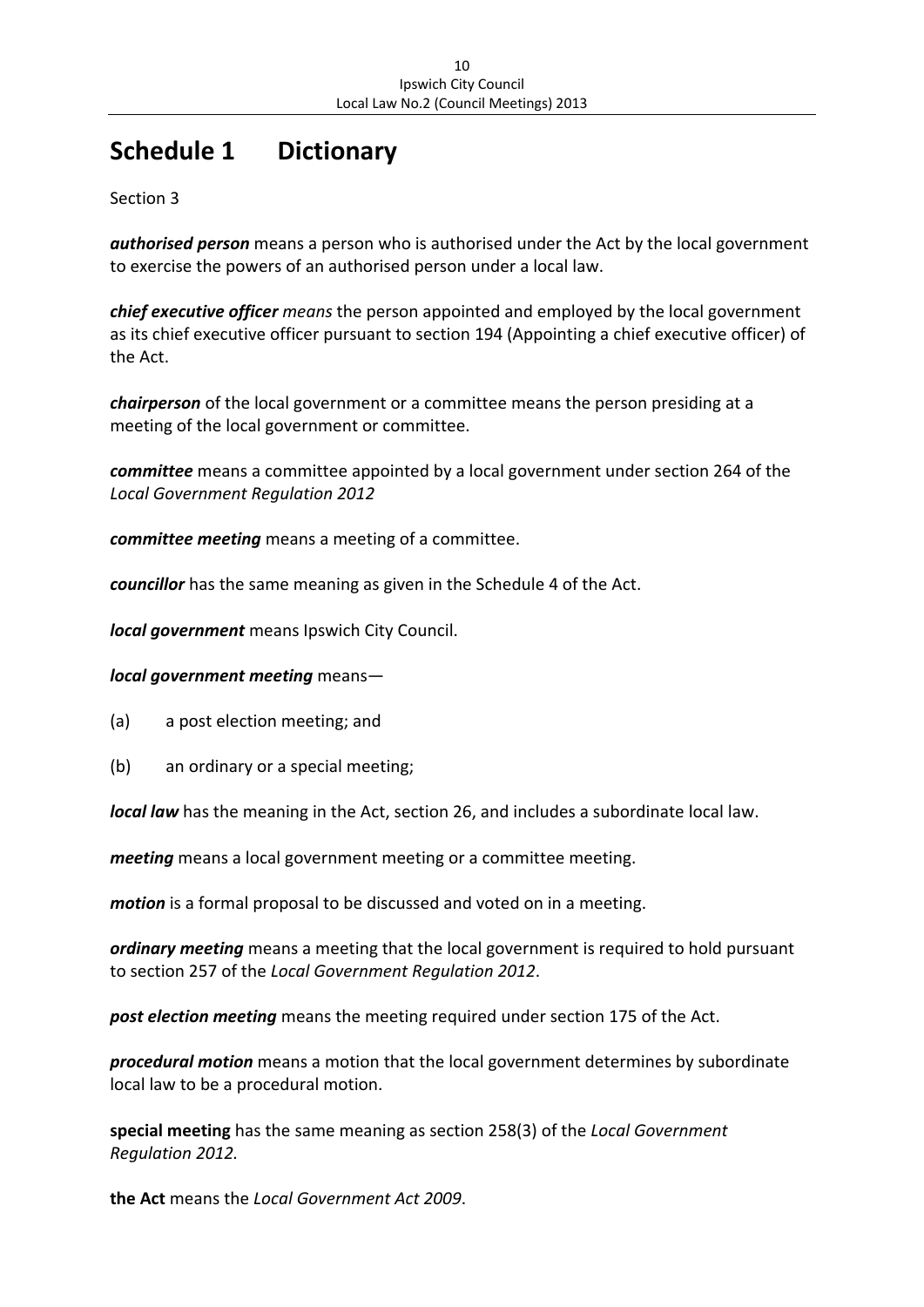# **Endnotes**

## **1 Index to Endnotes**

- 2 Date to which amendments incorporated
- 3 Key
- 4 Table of reprints
- 5 List of legislation
- 6 List of annotations

## **2 Date to which amendments incorporated**

This reprint includes all amendments that commenced operation on or before the

#### **3 Key**

Key to abbreviations in list of legislation and annotations

#### **Key Explanation**

| amd  | = amended          |
|------|--------------------|
| ch   | = chapter          |
| def  | $=$ definition     |
| div  | = division         |
| hdg  | = heading          |
| ins  | $=$ inserted       |
| om   | = omitted          |
| р    | = page             |
| pt   | = part             |
|      | renum = renumbered |
| rep  | = repealed         |
| S    | = section          |
| sch  | = schedule         |
| sdiv | $=$ subdivision    |
|      |                    |

#### **4 Table of reprints**

A reprint is issued upon the commencement of an amending instrument. A reprint is given the date of commencement of the amending instrument. Table of reprints of this local law – no amendments

## **5 List of Legislation**

Original Local Law *Local Law No. 2 (Council Meetings) 2013* date of gazettal 5 July 2013